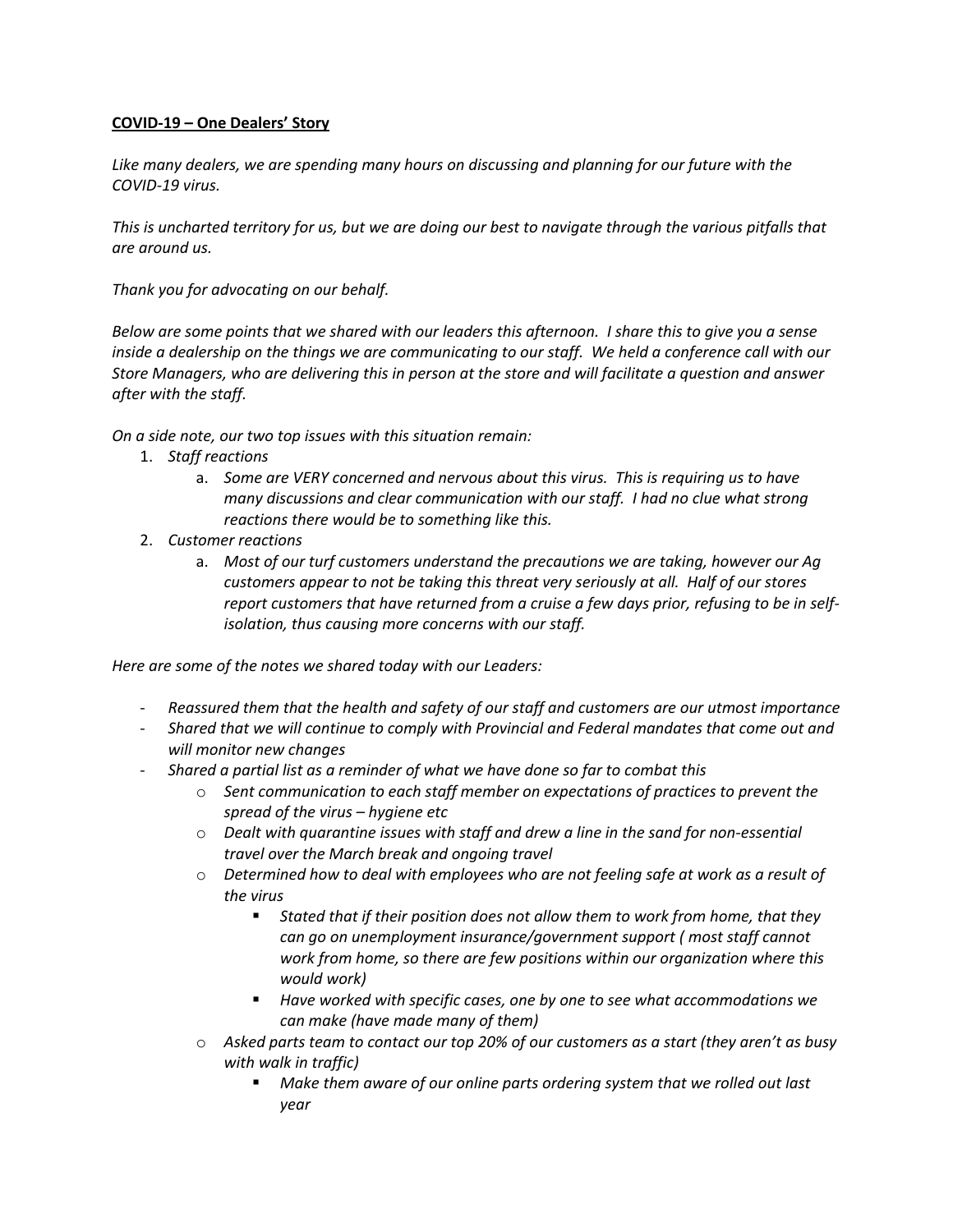- § *Advise them that we can walk parts out to their truck if they phone in or order online, or we can arrange delivery*
- § *Encourage our customers to order/anticipate what parts they might need over the next month in the event some type of shut down occurs*
- o *Made a public announcement on what measures we have taken – social media, website and email blasts*
- o *Cancelled dealership meetings and special events we have either hosted or were going to be a part of (into April)*
- o *Lots more*
- *Want to establish a "rally cry" amongst our staff* 
	- o *We need to prepare for spring!*
	- o *We need to be laser focused on preparing our customers for spring planting*
	- o *We need all employees and departments to pull together to support our farming customers - NOW*
	- o *Sample ways to prepare* 
		- § *Focus on repairing equipment that is needed for spring. Combines can wait, so redirect techs where possible*
		- Focus on spring equipment that we have promised or are working on with our *yearly inspections. This means new requests for repairs from customers that did not book a yearly inspection will need to wait till we are finished with our spring commitments.*
		- Start working overtime now
		- Need to consider how other departments can help. We want everyone to stay *busy. Which means if the parts team is slow, then perhaps they can help some techs with setting up of equipment etc.*
- *Shared that we do NOT want to participate in layoffs or close a store* 
	- o *If the government says only essential businesses are allowed to remain open, we will advocate that we are an essential business so we can continue to prepare for spring planting*
	- o *We are working with WEDA to help us advocate this and for our fruit and veggie customers with regards to migrant workers*
	- o *We need to keep sales flowing through the dealership, but if we can't, then we will look at tough decisions such as laying off. However, our hearts are to prevent this if at all possible.*
	- o *We need to stay engaged and stay positive through this as we prepare for spring. We need to focus on what we can do, and not worry about things we can't control*
- *Shared new steps we are implementing* 
	- o *Send out another reminder about social distancing and proper hygiene to all staff*
	- o *Explained that it is imperative that we do our part to prevent this from spreading. Having a positive case from one of our employees would be disastrous and likely cause us to shut the store down for a period of time and require staff to selfquarantine.*
	- o *Developed a checklist for each store to follow for implementation – with someone double checking to ensure it is in place*
	- o *Asking parts team to begin wearing gloves – to handle boxes, cash etc*
	- o *If picking up pieces of equipment, to hot pressure wash the unit with soap – use gloves for repairs*
	- o *Install new store signage (more clear and direct)*